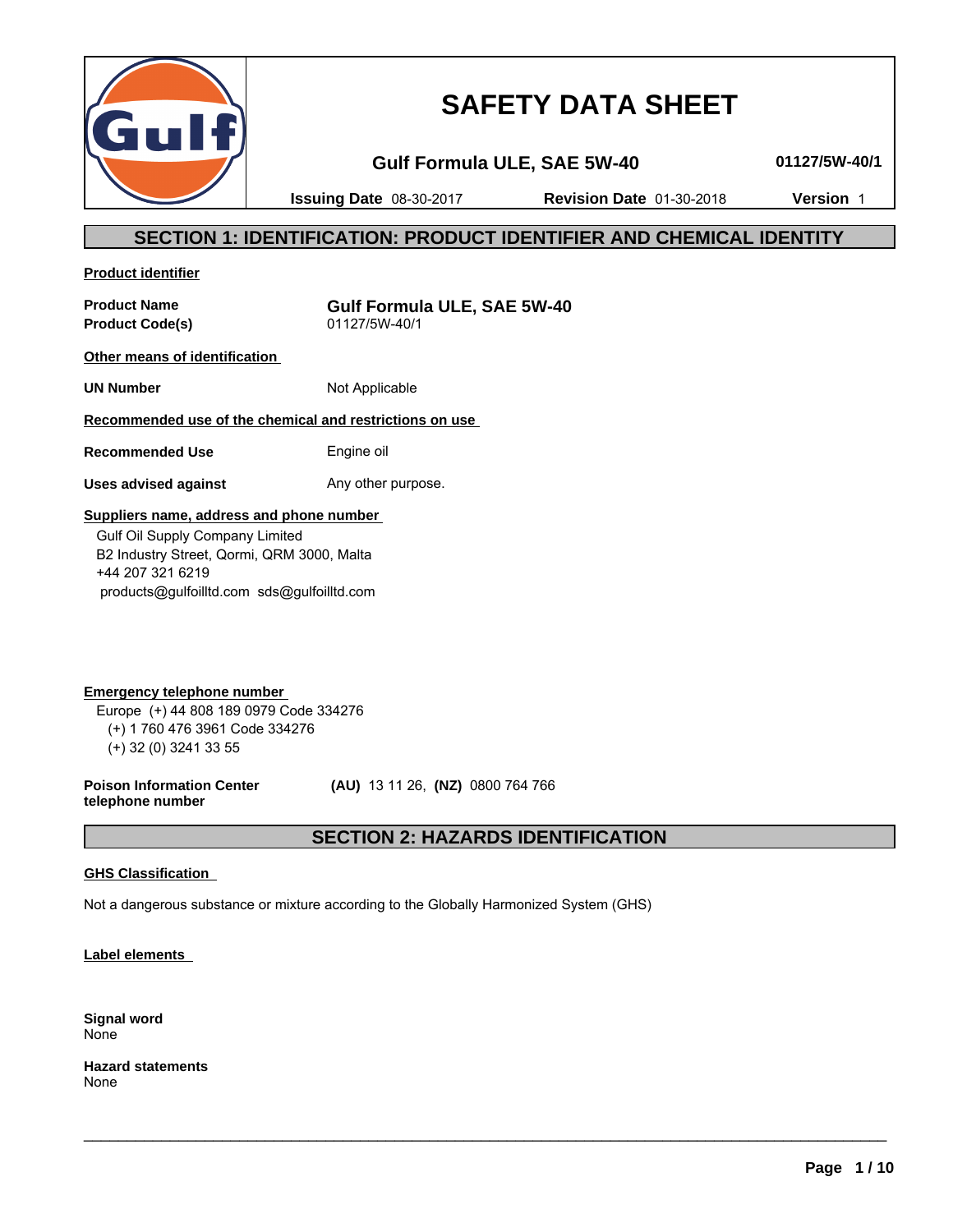#### **Precautionary Statements** None

#### **Other hazards**

No information available

# **SECTION 3: COMPOSITION/INFORMATION ON INGREDIENTS**

 $\_$  ,  $\_$  ,  $\_$  ,  $\_$  ,  $\_$  ,  $\_$  ,  $\_$  ,  $\_$  ,  $\_$  ,  $\_$  ,  $\_$  ,  $\_$  ,  $\_$  ,  $\_$  ,  $\_$  ,  $\_$  ,  $\_$  ,  $\_$  ,  $\_$  ,  $\_$  ,  $\_$  ,  $\_$  ,  $\_$  ,  $\_$  ,  $\_$  ,  $\_$  ,  $\_$  ,  $\_$  ,  $\_$  ,  $\_$  ,  $\_$  ,  $\_$  ,  $\_$  ,  $\_$  ,  $\_$  ,  $\_$  ,  $\_$  ,

This product is a mixture. Health hazard information is based on its ingredients

| <b>Chemical name</b>                                             | <b>CAS No</b> | Weight-%         |
|------------------------------------------------------------------|---------------|------------------|
| Highly refined base oil (Viscosity $>20.5$ cSt @40 $^{\circ}$ C) |               | .60%<br>25% -    |
| Highly refined, low viscosity mineral oils/hydrocarbons          |               | - 60%<br>$25% -$ |
| $-$ <20.5 cSt @40°C)<br>(Viscosity >7                            |               |                  |

Product containing mineral oil with less than 3% DMSO extract as measured by IP 346. See Section 15 for additional information on base oils.

#### **Additional information**

Product containing mineral oil with less than 3% DMSO extract as measured by IP 346

See Section 15 for additional information on base oils. The remaining composition is a mixture of non-classified ingredients or additives below the threshold for disclosure

# **SECTION 4: FIRST AID MEASURES**

# **Description of first-aid measures**

| <b>General advice</b>                                                  | If symptoms persist, call a physician.                                                                      |  |
|------------------------------------------------------------------------|-------------------------------------------------------------------------------------------------------------|--|
| <b>Inhalation</b>                                                      | Move to fresh air.                                                                                          |  |
| <b>Skin contact</b>                                                    | Wash off immediately with soap and plenty of water. Remove and wash contaminated<br>clothing before re-use. |  |
| Eye contact                                                            | Rinse thoroughly with plenty of water, also under the eyelids. Keep eye wide open while<br>rinsing.         |  |
| Ingestion                                                              | Clean mouth with water. Drink plenty of water. Do not induce vomiting without medical<br>advice.            |  |
| <b>Protection of First-aiders</b>                                      | Use personal protective equipment.                                                                          |  |
| <u>Most important symptoms and effects, both acute and delayed</u>     |                                                                                                             |  |
| <b>Main Symptoms</b>                                                   | None                                                                                                        |  |
| Indication of immediate medical attention and special treatment needed |                                                                                                             |  |
| Notes to physician                                                     | Treat symptomatically.                                                                                      |  |

# **SECTION 5: FIRE FIGHTING MEASURES**

#### **Extinguishing media**

#### **Suitable Extinguishing Media**

Use extinguishing measures that are appropriate to local circumstances and the surrounding environment:, Use CO2, dry chemical, or foam, Water spray or fog, Cool containers / tanks with water spray

 $\_$  ,  $\_$  ,  $\_$  ,  $\_$  ,  $\_$  ,  $\_$  ,  $\_$  ,  $\_$  ,  $\_$  ,  $\_$  ,  $\_$  ,  $\_$  ,  $\_$  ,  $\_$  ,  $\_$  ,  $\_$  ,  $\_$  ,  $\_$  ,  $\_$  ,  $\_$  ,  $\_$  ,  $\_$  ,  $\_$  ,  $\_$  ,  $\_$  ,  $\_$  ,  $\_$  ,  $\_$  ,  $\_$  ,  $\_$  ,  $\_$  ,  $\_$  ,  $\_$  ,  $\_$  ,  $\_$  ,  $\_$  ,  $\_$  ,

#### **Extinguishing media which shall not be used for safety reasons**

Do not use a solid water stream as it may scatter and spread fire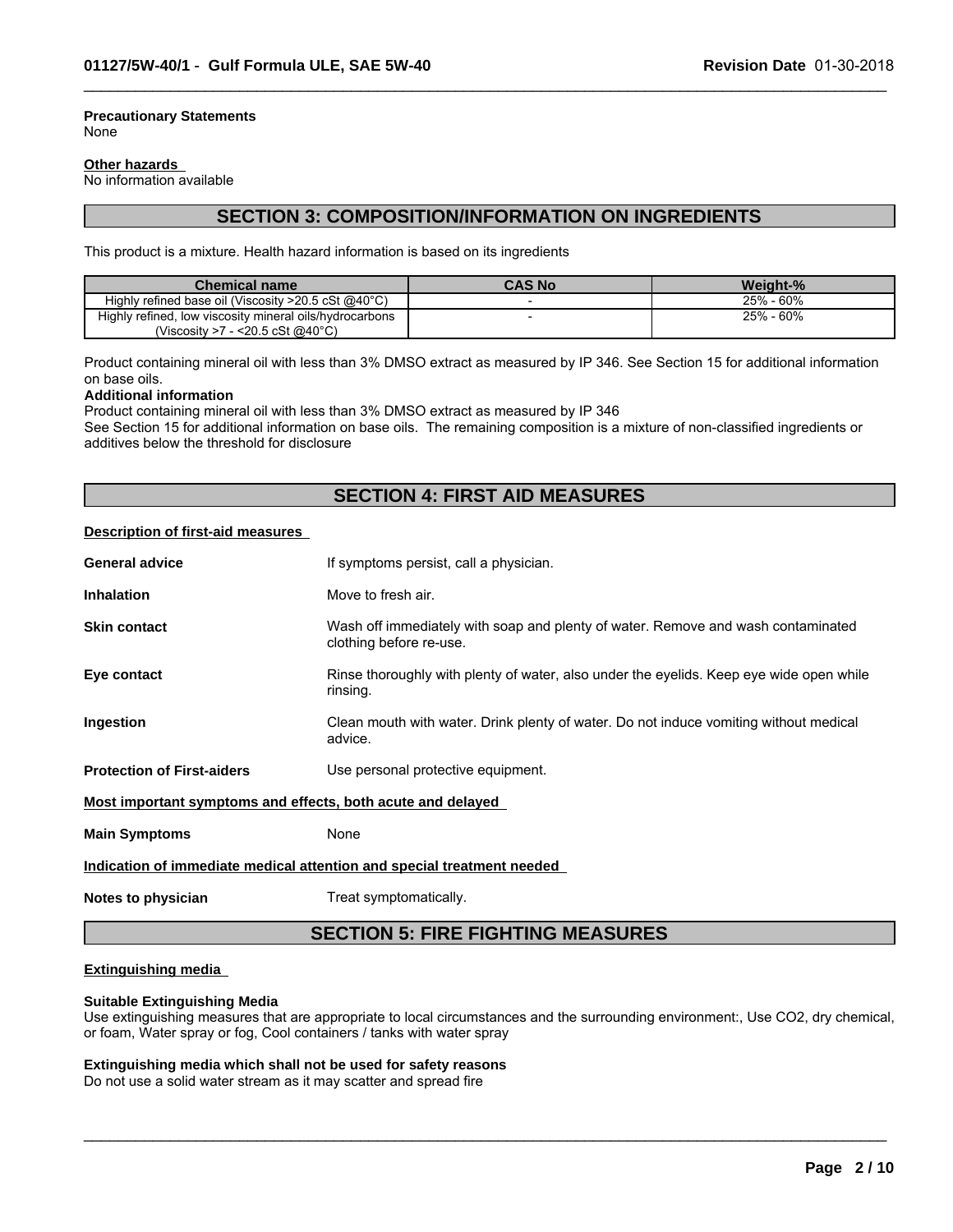#### **Specific hazards arising from the chemical**

In the event of fire and/or explosion do not breathe fumes. Carbon monoxide, carbon dioxide and unburned hydrocarbons (smoke). Thermal decomposition can lead to release of irritating gases and vapors. This material creates a fire hazard because it floats on water.

 $\_$  ,  $\_$  ,  $\_$  ,  $\_$  ,  $\_$  ,  $\_$  ,  $\_$  ,  $\_$  ,  $\_$  ,  $\_$  ,  $\_$  ,  $\_$  ,  $\_$  ,  $\_$  ,  $\_$  ,  $\_$  ,  $\_$  ,  $\_$  ,  $\_$  ,  $\_$  ,  $\_$  ,  $\_$  ,  $\_$  ,  $\_$  ,  $\_$  ,  $\_$  ,  $\_$  ,  $\_$  ,  $\_$  ,  $\_$  ,  $\_$  ,  $\_$  ,  $\_$  ,  $\_$  ,  $\_$  ,  $\_$  ,  $\_$  ,

#### **Hazardous decomposition products**

Incomplete combustion and thermolysis produces potentially toxic gases such as carbon monoxide and carbon dioxide

#### **Advice for firefighters**

#### **Special protective equipment for fire-fighters**

As in any fire, wear self-contained breathing apparatus pressure-demand, MSHA/NIOSH (approved or equivalent) and full protective gear

# **SECTION 6: ACCIDENTAL RELEASE MEASURES**

#### **Personal precautions, protective equipment and emergency procedures**

Remove all sources of ignition. Ensure adequate ventilation.

| Advice for non-emergency | Material can create slippery conditions. |
|--------------------------|------------------------------------------|
| personnel                |                                          |

**Advice for emergency responders** For personal protection see section 8.

#### **Environmental precautions**

Prevent further leakage or spillage if safe to do so. Do not flush into surface water or sanitary sewer system.

#### **Methods and materials for containment and cleaning up**

Soak up with inert absorbent material (e.g. sand, silica gel, acid binder, universal binder, sawdust). Dike to collect large liquid spills. After cleaning, flush away traces with water.

#### **Reference to other sections**

See Section 8/12/13 for additional information

# **SECTION 7: HANDLING AND STORAGE**

#### **Precautions for safe handling**

Ensure adequate ventilation. Do not eat, drink or smoke when using this product. Handle in accordance with good industrial hygiene and safety practice.

#### **Conditions for safe storage, including any incompatibilities**

#### **Technical measures/Storage conditions**

Keep containers tightly closed in a dry, cool and well-ventilated place. Keep away from open flames, hot surfaces and sources of ianition.

#### **Incompatible materials** Oxidizing agent

#### **Recommended Use** Engine oil

# **SECTION 8: EXPOSURE CONTROLS/PERSONAL PROTECTION**

 $\_$  ,  $\_$  ,  $\_$  ,  $\_$  ,  $\_$  ,  $\_$  ,  $\_$  ,  $\_$  ,  $\_$  ,  $\_$  ,  $\_$  ,  $\_$  ,  $\_$  ,  $\_$  ,  $\_$  ,  $\_$  ,  $\_$  ,  $\_$  ,  $\_$  ,  $\_$  ,  $\_$  ,  $\_$  ,  $\_$  ,  $\_$  ,  $\_$  ,  $\_$  ,  $\_$  ,  $\_$  ,  $\_$  ,  $\_$  ,  $\_$  ,  $\_$  ,  $\_$  ,  $\_$  ,  $\_$  ,  $\_$  ,  $\_$  ,

#### **Control parameters**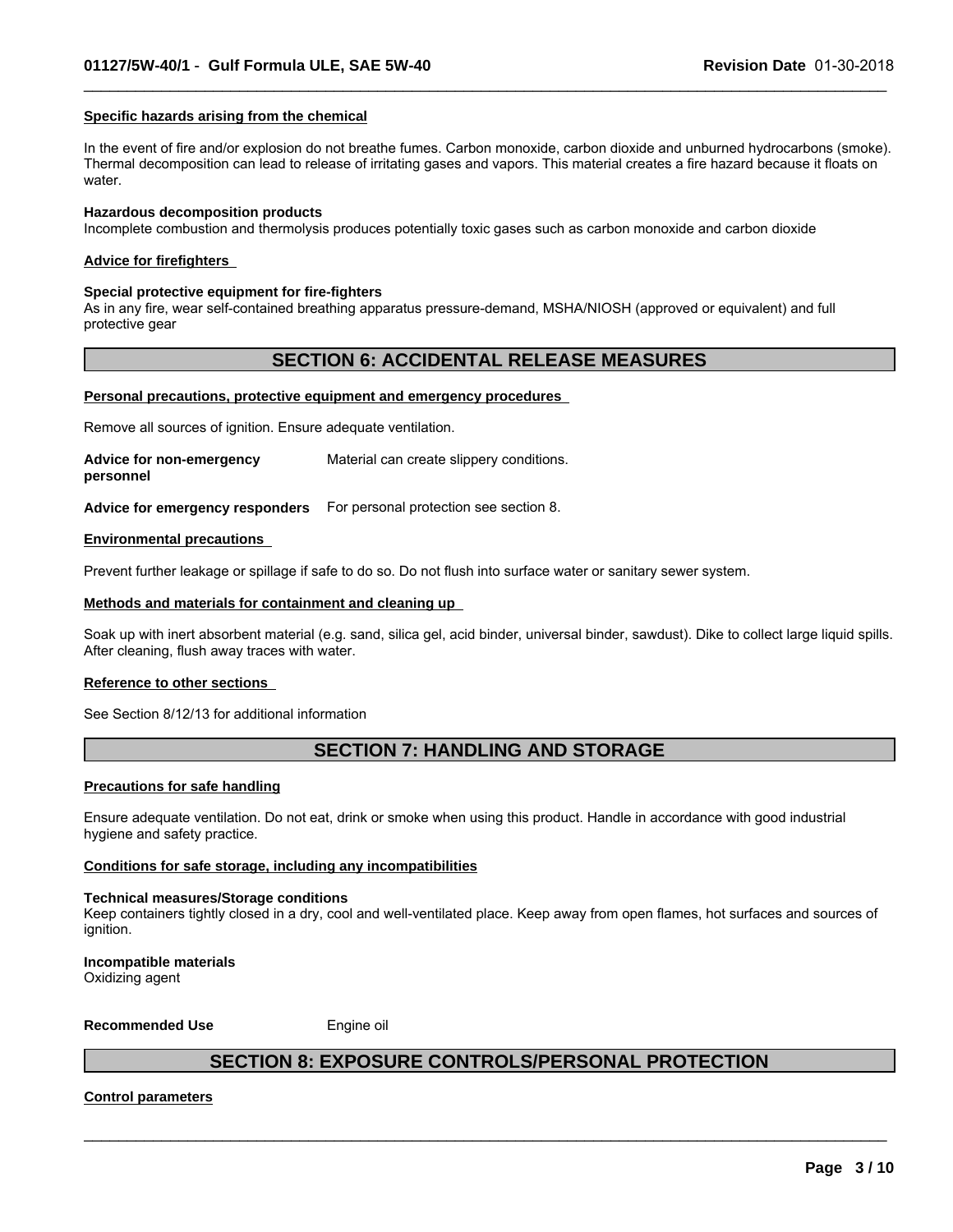**Exposure Limits** Contains no substances with occupational exposure limit values

| <b>Chemical name</b>                          | <b>Australia</b> | New Zealand               | New Zealand - Biological Exposure<br>Indices (BEI) |
|-----------------------------------------------|------------------|---------------------------|----------------------------------------------------|
| Highly refined base oil (Viscosity >20.5 cSt) |                  | TWA: $5 \text{ mg/m}^3$   |                                                    |
| @40°C)                                        |                  | STEL: $10 \text{ mg/m}^3$ |                                                    |
| Highly refined, low viscosity mineral         |                  | TWA: $5 \text{ mg/m}^3$   |                                                    |
| oils/hydrocarbons (Viscosity >7 - <20.5 cSt   |                  | STEL: $10 \text{ mg/m}^3$ |                                                    |
| @40°C)                                        |                  |                           |                                                    |

 $\_$  ,  $\_$  ,  $\_$  ,  $\_$  ,  $\_$  ,  $\_$  ,  $\_$  ,  $\_$  ,  $\_$  ,  $\_$  ,  $\_$  ,  $\_$  ,  $\_$  ,  $\_$  ,  $\_$  ,  $\_$  ,  $\_$  ,  $\_$  ,  $\_$  ,  $\_$  ,  $\_$  ,  $\_$  ,  $\_$  ,  $\_$  ,  $\_$  ,  $\_$  ,  $\_$  ,  $\_$  ,  $\_$  ,  $\_$  ,  $\_$  ,  $\_$  ,  $\_$  ,  $\_$  ,  $\_$  ,  $\_$  ,  $\_$  ,

*Australia - Workplace Exposure Standards for Airborne Contaminants. New Zealand - Workplace Exposure Standards and Biological Exposure Indices.*

# **Appropriate engineering controls**

| <b>Engineering controls</b>                                                                                       | Ensure adequate ventilation, especially in confined areas.                                                                                                                                                                                                                                                                                                                                                                                                                                                                                                                                                         |  |  |
|-------------------------------------------------------------------------------------------------------------------|--------------------------------------------------------------------------------------------------------------------------------------------------------------------------------------------------------------------------------------------------------------------------------------------------------------------------------------------------------------------------------------------------------------------------------------------------------------------------------------------------------------------------------------------------------------------------------------------------------------------|--|--|
|                                                                                                                   | Individual protection measures, such as personal protective equipment                                                                                                                                                                                                                                                                                                                                                                                                                                                                                                                                              |  |  |
| <b>Eye/face protection</b><br>Skin and body protection<br><b>Hand Protection</b><br><b>Respiratory protection</b> | Safety glasses with side-shields.<br>Long sleeved clothing. Apron. Impervious gloves.<br>Protective gloves. Please observe the instructions regarding permeability and breakthrough<br>time which are provided by the supplier of the gloves. Also take into consideration the<br>specific local conditions under which the product is used, such as the danger of cuts,<br>abrasion. Barrier creams may help to protect the exposed areas of skin, they should<br>however not be applied once exposure has occurred.<br>No special protective equipment required. In case of mist, spray or aerosol exposure wear |  |  |
|                                                                                                                   | suitable personal respiratory protection and protective suit.                                                                                                                                                                                                                                                                                                                                                                                                                                                                                                                                                      |  |  |
| <b>Hygiene measures</b>                                                                                           | Regular cleaning of equipment, work area and clothing is recommended.                                                                                                                                                                                                                                                                                                                                                                                                                                                                                                                                              |  |  |
| <b>Environmental Exposure Controls</b><br><b>Thermal hazards</b>                                                  | No special environmental precautions required.<br>None under normal use conditions                                                                                                                                                                                                                                                                                                                                                                                                                                                                                                                                 |  |  |

# **SECTION 9: PHYSICAL AND CHEMICAL PROPERTIES**

# **Information on basic physical and chemical properties**

| liquid                         | Appearance     | clear amber     |
|--------------------------------|----------------|-----------------|
| Hydrocarbon-like               | Odor threshold | Not Determined  |
| Values                         |                | Remarks         |
| Not Determined                 |                |                 |
| Not Determined                 |                |                 |
| Not Determined                 |                |                 |
| 234 °C / 453 °F                |                | ASTM D 92       |
| Not Determined                 |                |                 |
| Not Determined                 |                |                 |
|                                |                |                 |
| Not Determined                 |                |                 |
| Not Determined                 |                |                 |
|                                |                |                 |
| Not Determined                 |                |                 |
| 0.8488                         |                | $@15^{\circ}$ C |
| Insoluble in water             |                |                 |
| Melting point / freezing point | Not Determined |                 |

 $\_$  ,  $\_$  ,  $\_$  ,  $\_$  ,  $\_$  ,  $\_$  ,  $\_$  ,  $\_$  ,  $\_$  ,  $\_$  ,  $\_$  ,  $\_$  ,  $\_$  ,  $\_$  ,  $\_$  ,  $\_$  ,  $\_$  ,  $\_$  ,  $\_$  ,  $\_$  ,  $\_$  ,  $\_$  ,  $\_$  ,  $\_$  ,  $\_$  ,  $\_$  ,  $\_$  ,  $\_$  ,  $\_$  ,  $\_$  ,  $\_$  ,  $\_$  ,  $\_$  ,  $\_$  ,  $\_$  ,  $\_$  ,  $\_$  ,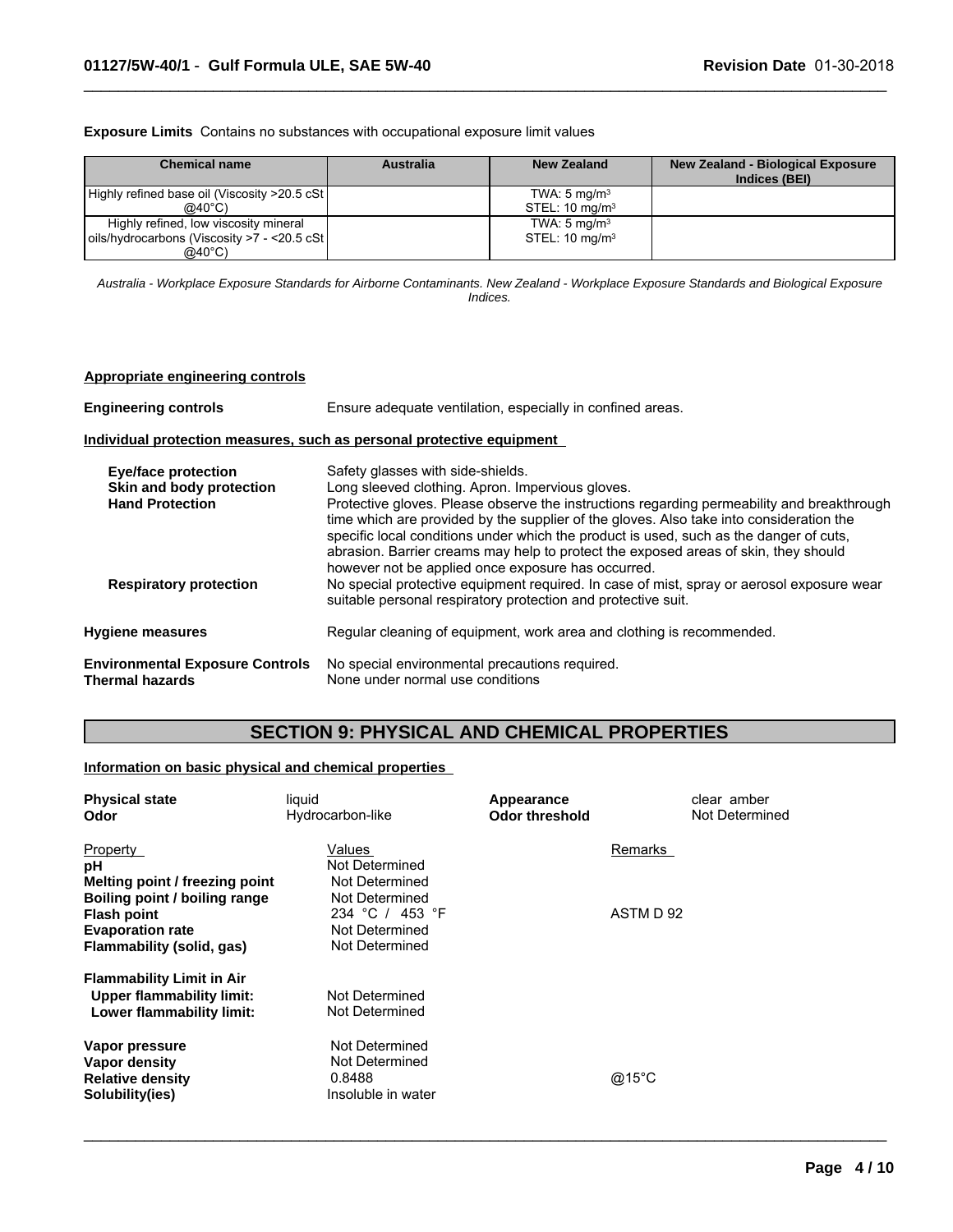| <b>Partition coefficient</b><br><b>Autoignition temperature</b><br><b>Decomposition temperature</b><br><b>Kinematic viscosity</b><br><b>Explosive properties</b><br><b>Oxidizing Properties</b> | Not Determined<br>Not Determined<br>Not Determined<br>53.4 cSt @ 40 °C<br>Not applicable<br>Not applicable | ASTM D 445              |
|-------------------------------------------------------------------------------------------------------------------------------------------------------------------------------------------------|------------------------------------------------------------------------------------------------------------|-------------------------|
| <b>Other Information</b>                                                                                                                                                                        |                                                                                                            |                         |
| Viscosity, kinematic (100°C)<br><b>Pour Point</b><br>VOC Content (ASTM E-1868-10)<br><b>VOC content</b>                                                                                         | 9.8 $cSt@100°C$<br>$-39$ °C / $-38$ °F<br>Not Determined<br>Not Determined                                 | ASTM D 445<br>ASTM D 97 |

# **SECTION 10: STABILITY AND REACTIVITY**

 $\_$  ,  $\_$  ,  $\_$  ,  $\_$  ,  $\_$  ,  $\_$  ,  $\_$  ,  $\_$  ,  $\_$  ,  $\_$  ,  $\_$  ,  $\_$  ,  $\_$  ,  $\_$  ,  $\_$  ,  $\_$  ,  $\_$  ,  $\_$  ,  $\_$  ,  $\_$  ,  $\_$  ,  $\_$  ,  $\_$  ,  $\_$  ,  $\_$  ,  $\_$  ,  $\_$  ,  $\_$  ,  $\_$  ,  $\_$  ,  $\_$  ,  $\_$  ,  $\_$  ,  $\_$  ,  $\_$  ,  $\_$  ,  $\_$  ,

# **Reactivity**

None under normal use conditions

### **Chemical stability**

Stable under normal conditions

### **Possibility of hazardous reactions**

None under normal use conditions

## **Conditions to avoid**

Keep away from open flames, hot surfaces and sources of ignition, Extremes of temperature and direct sunlight

#### **Incompatible materials**

Oxidizing agent

## **Hazardous decomposition products**

Incomplete combustion and thermolysis produces potentially toxic gases such as carbon monoxide and carbon dioxide.

# **SECTION 11: TOXICOLOGICAL INFORMATION**

 $\_$  ,  $\_$  ,  $\_$  ,  $\_$  ,  $\_$  ,  $\_$  ,  $\_$  ,  $\_$  ,  $\_$  ,  $\_$  ,  $\_$  ,  $\_$  ,  $\_$  ,  $\_$  ,  $\_$  ,  $\_$  ,  $\_$  ,  $\_$  ,  $\_$  ,  $\_$  ,  $\_$  ,  $\_$  ,  $\_$  ,  $\_$  ,  $\_$  ,  $\_$  ,  $\_$  ,  $\_$  ,  $\_$  ,  $\_$  ,  $\_$  ,  $\_$  ,  $\_$  ,  $\_$  ,  $\_$  ,  $\_$  ,  $\_$  ,

# **Information on the likely routes of exposure**

#### **Product Information - Principle Routes of Exposure**

| Inhalation | None known |
|------------|------------|

| Eye contact | None known |
|-------------|------------|
|             |            |

**Skin contact** None known

**Ingestion** None known

## **Numerical measures of toxicity - Product Information**

| ATEmix (oral)          | >2000 mg/kg |
|------------------------|-------------|
| <b>ATEmix (dermal)</b> | >2000 mg/kg |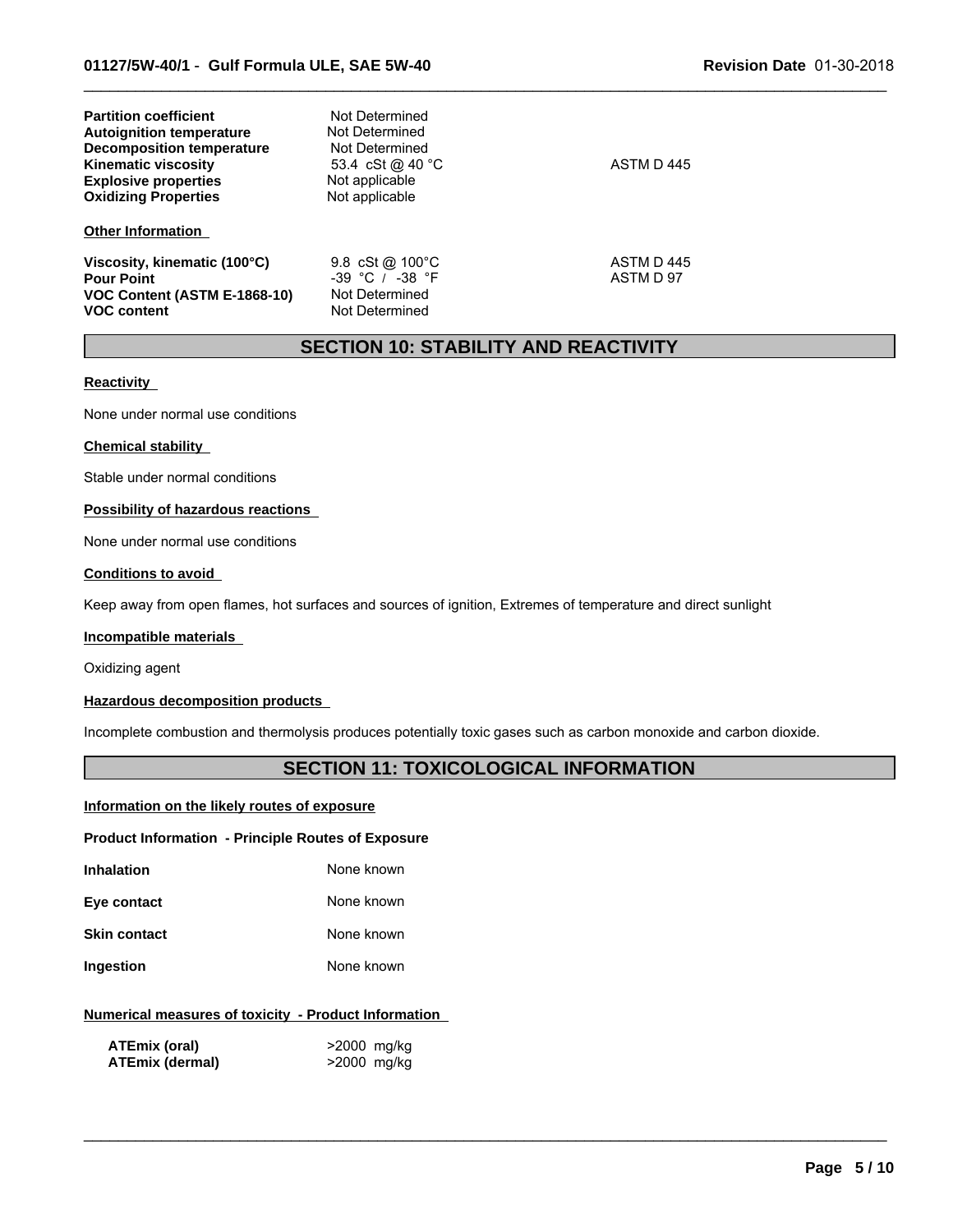## **Acute toxicity - Product Information**

Product does not present an acute toxicity hazard based on known or supplied information.

#### **Acute toxicity - Component Information**

| <b>Chemical name</b>                  | Oral LD50   | <b>Dermal LD50</b> | <b>Inhalation LC50</b> |
|---------------------------------------|-------------|--------------------|------------------------|
| Highly refined base oil (Viscosity    | >2000 mg/kg | >2000 mg/kg        |                        |
| $>$ 20.5 cSt @40°C)                   |             |                    |                        |
| Highly refined, low viscosity mineral | >2000 mg/kg | >2000 mg/kg        |                        |
| oils/hydrocarbons (Viscosity >7 -     |             |                    |                        |
| $<$ 20.5 cSt @40 $^{\circ}$ C)        |             |                    |                        |

 $\_$  ,  $\_$  ,  $\_$  ,  $\_$  ,  $\_$  ,  $\_$  ,  $\_$  ,  $\_$  ,  $\_$  ,  $\_$  ,  $\_$  ,  $\_$  ,  $\_$  ,  $\_$  ,  $\_$  ,  $\_$  ,  $\_$  ,  $\_$  ,  $\_$  ,  $\_$  ,  $\_$  ,  $\_$  ,  $\_$  ,  $\_$  ,  $\_$  ,  $\_$  ,  $\_$  ,  $\_$  ,  $\_$  ,  $\_$  ,  $\_$  ,  $\_$  ,  $\_$  ,  $\_$  ,  $\_$  ,  $\_$  ,  $\_$  ,

|                                                                                       | Delayed and immediate effects as well as chronic effects from short and long-term exposure                                                      |
|---------------------------------------------------------------------------------------|-------------------------------------------------------------------------------------------------------------------------------------------------|
| <b>Skin corrosion/irritation</b>                                                      | Based on available data, the classification criteria are not met.                                                                               |
| Serious eye damage/eye irritation                                                     | Based on available data, the classification criteria are not met.                                                                               |
| <b>Sensitization</b><br><b>Respiratory Sensitization</b><br><b>Skin sensitization</b> | Based on available data, the classification criteria are not met.<br>Repeated contact may cause allergic reactions in very susceptible persons. |
| Germ cell mutagenicity                                                                | Based on available data, the classification criteria are not met.                                                                               |
| Carcinogenicity                                                                       | Based on available data, the classification criteria are not met.                                                                               |
| <b>Reproductive toxicity</b>                                                          | Based on available data, the classification criteria are not met.                                                                               |
| Specific target organ systemic<br>toxicity (single exposure)                          | Based on available data, the classification criteria are not met                                                                                |
| Specific target organ systemic<br>toxicity (repeated exposure)                        | Based on available data, the classification criteria are not met                                                                                |
| <b>Aspiration hazard</b>                                                              | Based on available data, the classification criteria are not met.                                                                               |
| <b>Exposure levels</b>                                                                | See section 8 for more information                                                                                                              |
| Interactive effects                                                                   | None known                                                                                                                                      |

# **SECTION 12: ECOLOGICAL INFORMATION**

# **Toxicity**

No special environmental measures are necessary

| <b>Chemical name</b>                                                                              | Algae/aquatic plants | <b>Fish</b>      | <b>Toxicity to</b><br>microorganisms | <b>Crustacea</b> |
|---------------------------------------------------------------------------------------------------|----------------------|------------------|--------------------------------------|------------------|
| Highly refined base oil<br> Viscosity > 20.5 cSt @40°C                                            | >100: 72 h mg/L      | >100: 96 h mg/L  |                                      | >100: 48 h mg/L  |
| Highly refined, low viscosity<br>mineral oils/hydrocarbons<br>(Viscosity >7 - <20.5 cSt<br>@40°C) | >100: 72 h mg/L      | $>100:96$ h mg/L |                                      | >100: 48 h mg/L  |

 $\_$  ,  $\_$  ,  $\_$  ,  $\_$  ,  $\_$  ,  $\_$  ,  $\_$  ,  $\_$  ,  $\_$  ,  $\_$  ,  $\_$  ,  $\_$  ,  $\_$  ,  $\_$  ,  $\_$  ,  $\_$  ,  $\_$  ,  $\_$  ,  $\_$  ,  $\_$  ,  $\_$  ,  $\_$  ,  $\_$  ,  $\_$  ,  $\_$  ,  $\_$  ,  $\_$  ,  $\_$  ,  $\_$  ,  $\_$  ,  $\_$  ,  $\_$  ,  $\_$  ,  $\_$  ,  $\_$  ,  $\_$  ,  $\_$  ,

### **Persistence and degradability**

The product is not readily biodegradable, but it can be degraded by micro-organisms, it is regarded as being inherently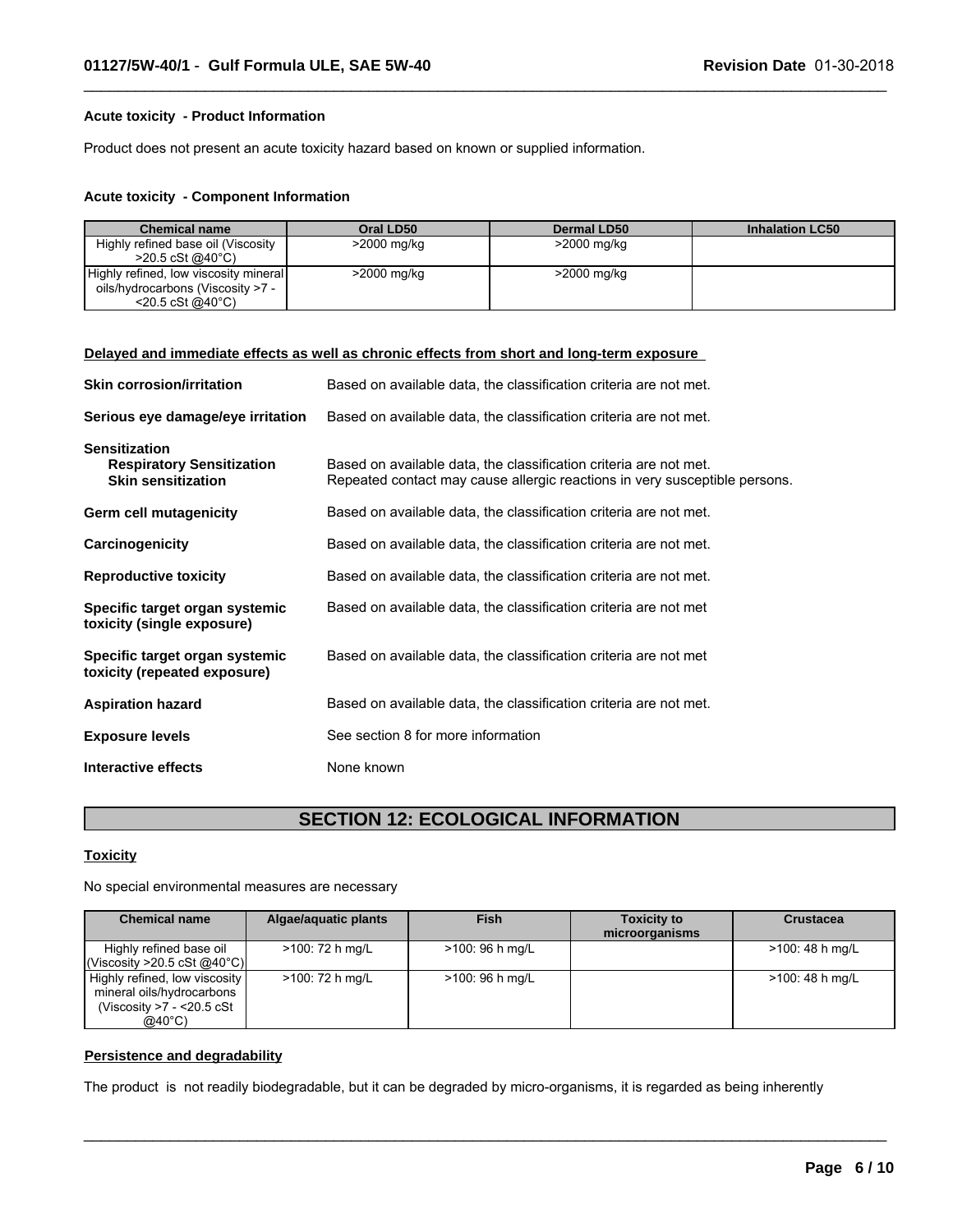biodegradable.

#### **Bioaccumulative potential**

No information available

### **Mobility**

The product is insoluble and floats on water

#### **Other adverse effects**

None known

# **SECTION 13: DISPOSAL CONSIDERATIONS**

 $\_$  ,  $\_$  ,  $\_$  ,  $\_$  ,  $\_$  ,  $\_$  ,  $\_$  ,  $\_$  ,  $\_$  ,  $\_$  ,  $\_$  ,  $\_$  ,  $\_$  ,  $\_$  ,  $\_$  ,  $\_$  ,  $\_$  ,  $\_$  ,  $\_$  ,  $\_$  ,  $\_$  ,  $\_$  ,  $\_$  ,  $\_$  ,  $\_$  ,  $\_$  ,  $\_$  ,  $\_$  ,  $\_$  ,  $\_$  ,  $\_$  ,  $\_$  ,  $\_$  ,  $\_$  ,  $\_$  ,  $\_$  ,  $\_$  ,

### **Safe handling and disposal methods**

Dispose of in accordance with local regulations

#### **Disposal of any contaminated packaging**

Empty containers should be taken to an approved waste handling site for recycling or disposal. Observe all label precautions until container is cleaned, reconditioned or destroyed.

### **Environmental regulations**

No information available

| <b>SECTION 14: TRANSPORT INFORMATION</b>  |  |  |  |
|-------------------------------------------|--|--|--|
| Not regulated                             |  |  |  |
| Not regulated                             |  |  |  |
| Not regulated                             |  |  |  |
| <b>SECTION 15: REGULATORY INFORMATION</b> |  |  |  |
|                                           |  |  |  |

**Safety, health and environmental regulations/legislation specific for the substance or mixture**

### **National regulations**

#### **Australia**

Model Work Health and Safety Regulations (2016). Preparation of Safety Data Sheets for Hazardous Chemicals Code of Practice (2011).

# **Standard for Uniform Scheduling of Medicines and Poisons (SUSMP)**

No poisons schedule number allocated

#### **New Zealand**

Hazardous Substances Regulation 2001.

**New Zealand** Not Regulated

 $\_$  ,  $\_$  ,  $\_$  ,  $\_$  ,  $\_$  ,  $\_$  ,  $\_$  ,  $\_$  ,  $\_$  ,  $\_$  ,  $\_$  ,  $\_$  ,  $\_$  ,  $\_$  ,  $\_$  ,  $\_$  ,  $\_$  ,  $\_$  ,  $\_$  ,  $\_$  ,  $\_$  ,  $\_$  ,  $\_$  ,  $\_$  ,  $\_$  ,  $\_$  ,  $\_$  ,  $\_$  ,  $\_$  ,  $\_$  ,  $\_$  ,  $\_$  ,  $\_$  ,  $\_$  ,  $\_$  ,  $\_$  ,  $\_$  ,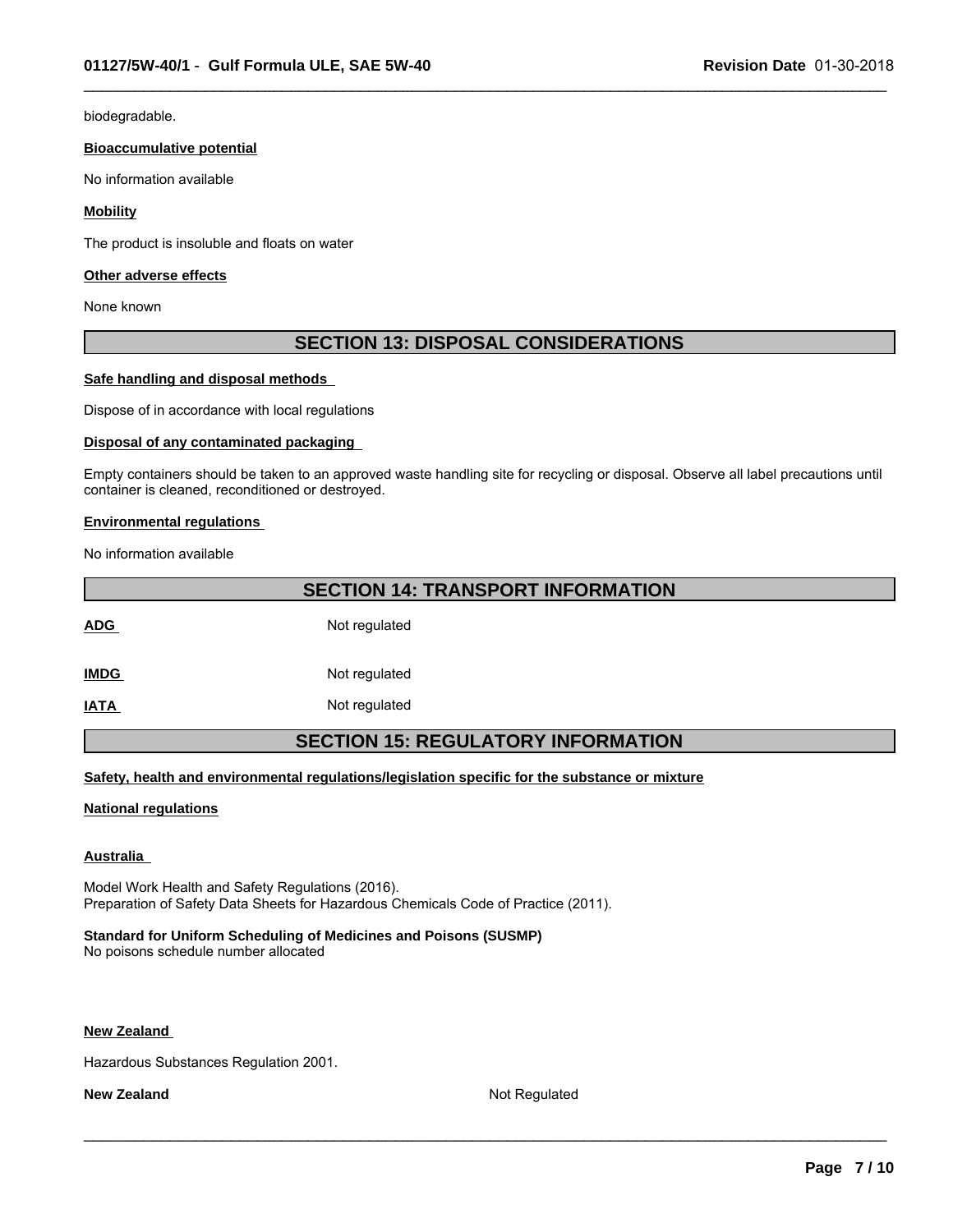#### **HSNO Approval Number:** Not Regulated<br> **HSNO Hazard Classification:** Not Regulated **HSNO Hazard Classification:**

 $\_$  ,  $\_$  ,  $\_$  ,  $\_$  ,  $\_$  ,  $\_$  ,  $\_$  ,  $\_$  ,  $\_$  ,  $\_$  ,  $\_$  ,  $\_$  ,  $\_$  ,  $\_$  ,  $\_$  ,  $\_$  ,  $\_$  ,  $\_$  ,  $\_$  ,  $\_$  ,  $\_$  ,  $\_$  ,  $\_$  ,  $\_$  ,  $\_$  ,  $\_$  ,  $\_$  ,  $\_$  ,  $\_$  ,  $\_$  ,  $\_$  ,  $\_$  ,  $\_$  ,  $\_$  ,  $\_$  ,  $\_$  ,  $\_$  ,

#### **International Regulations**

**Ozone-depleting substances (ODS)** Not applicable

**Persistent Organic Pollutants** Not applicable

**Chemicals Subject to Prior Informed Consent (PIC)** Not applicable

#### **International Inventories**

 **TSCA** - United States Toxic Substances Control Act Section 8(b) Inventory All ingredients are on the inventory or exempt from listing

 **DSL/NDSL** - Canadian Domestic Substances List/Non-Domestic Substances List All ingredients are on the inventory or exempt from listing

 **AICS** - Australian Inventory of Chemical Substances All ingredients are on the inventory or exempt from listing

 **PICCS** - Philippines Inventory of Chemicals and Chemical Substances All ingredients are on the inventory or exempt from listing

 **KECL** - Korean Existing and Evaluated Chemical Substances All ingredients are on the inventory or exempt from listing

 **IECSC** - China Inventory of Existing Chemical Substances All ingredients are on the inventory or exempt from listing

 **ENCS** - Japan Existing and New Chemical Substances All ingredients are on the inventory or exempt from listing

 **TCSI** - Taiwan National Existing Chemical Inventory Contact supplier for inventory compliance status

 **NZIoC** - New Zealand Inventory of Chemicals All ingredients are on the inventory or exempt from listing

#### **Other Information**

**The highly refined base oil (Viscosity >20.5 cSt @40°C) contains one or more substance with the following CAS/EC numbers:**

| <b>Chemical name</b>                                      | <b>CAS No</b> | <b>EC-No</b> |
|-----------------------------------------------------------|---------------|--------------|
| Distillates (petroleum), solvent-refined heavy paraffinic | 64741-88-4    | 265-090-8    |
| Distillates (petroleum), solvent-refined light paraffinic | 64741-89-5    | 265-091-3    |
| Residual oils (petroleum), solvent deasphalted            | 64741-95-3    | 265-096-0    |
| Distillates (petroleum), solvent-refined heavy naphthenic | 64741-96-4    | 265-097-6    |
| Distillates (petroleum), solvent-refined light naphthenic | 64741-97-5    | 265-098-1    |
| Residual oils (petroleum), solvent-refined                | 64742-01-4    | 265-101-6    |
| Distillates (petroleum), hydrotreated heavy naphthenic    | 64742-52-5    | 265-155-0    |

 $\_$  ,  $\_$  ,  $\_$  ,  $\_$  ,  $\_$  ,  $\_$  ,  $\_$  ,  $\_$  ,  $\_$  ,  $\_$  ,  $\_$  ,  $\_$  ,  $\_$  ,  $\_$  ,  $\_$  ,  $\_$  ,  $\_$  ,  $\_$  ,  $\_$  ,  $\_$  ,  $\_$  ,  $\_$  ,  $\_$  ,  $\_$  ,  $\_$  ,  $\_$  ,  $\_$  ,  $\_$  ,  $\_$  ,  $\_$  ,  $\_$  ,  $\_$  ,  $\_$  ,  $\_$  ,  $\_$  ,  $\_$  ,  $\_$  ,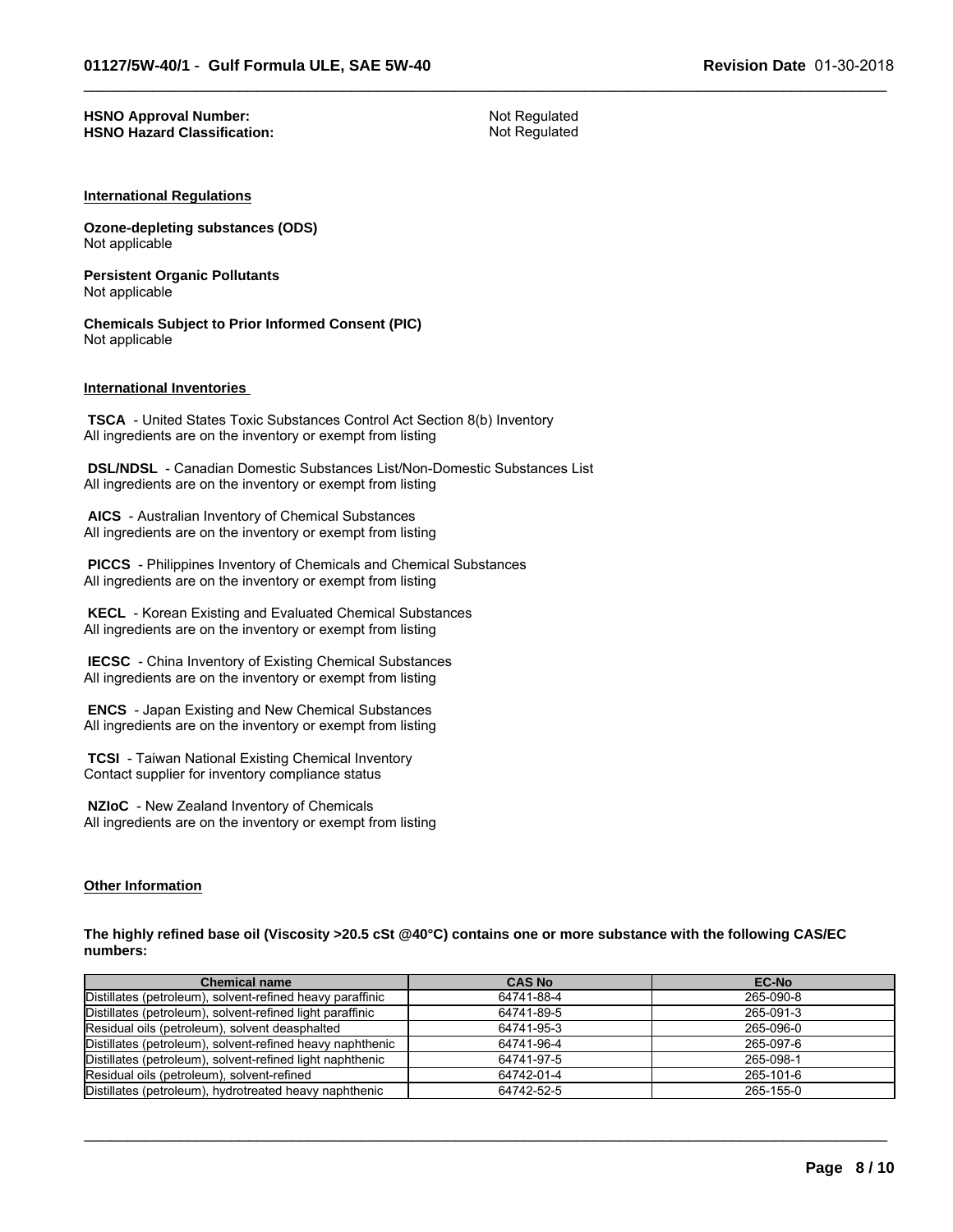| Distillates (petroleum), hydrotreated light naphthenic     | 64742-53-6 | 265-156-6 |
|------------------------------------------------------------|------------|-----------|
| Distillates (petroleum), hydrotreated heavy paraffinic     | 64742-54-7 | 265-157-1 |
| Distillates (petroleum), hydrotreated light paraffinic     | 64742-55-8 | 265-158-7 |
| Distillates (petroleum), solvent-dewaxed light paraffinic  | 64742-56-9 | 265-159-2 |
| Residual oils (petroleum), hydrotreated                    | 64742-57-0 | 265-160-8 |
| Lubricating oils (petroleum), hydrotreated spent           | 64742-58-1 | 265-161-3 |
| Residual oils (petroleum), solvent-dewaxed                 | 64742-62-7 | 265-166-0 |
| Distillates (petroleum), solvent-dewaxed heavy paraffinic  | 64742-65-0 | 265-169-7 |
| Paraffin oils (petroleum), catalytic dewaxed heavy         | 64742-70-7 | 265-174-4 |
| Paraffin oils (petroleum), catalytic dewaxed light         | 64742-71-8 | 265-176-5 |
| Lubricating oils (petroleum), C>25, hydrotreated bright    | 72623-83-7 | 276-735-8 |
| lstock-based                                               |            |           |
| Lubricating oils (petroleum), C20-50, hydrotreated neutral | 72623-85-9 | 276-736-3 |
| oil-based, high-viscosity                                  |            |           |
| Lubricating oils (petroleum), C15-30, hydrotreated neutral | 72623-86-0 | 276-737-9 |
| loil-based                                                 |            |           |
| Lubricating oils (petroleum), C20-50, hydrotreated neutral | 72623-87-1 | 276-738-4 |
| loil-based                                                 |            |           |
| Lubricating oils                                           | 74869-22-0 | 278-012-2 |
| (White mineral oil (petroleum)                             | 8042-47-5  | 232-455-8 |
|                                                            |            |           |

 $\_$  ,  $\_$  ,  $\_$  ,  $\_$  ,  $\_$  ,  $\_$  ,  $\_$  ,  $\_$  ,  $\_$  ,  $\_$  ,  $\_$  ,  $\_$  ,  $\_$  ,  $\_$  ,  $\_$  ,  $\_$  ,  $\_$  ,  $\_$  ,  $\_$  ,  $\_$  ,  $\_$  ,  $\_$  ,  $\_$  ,  $\_$  ,  $\_$  ,  $\_$  ,  $\_$  ,  $\_$  ,  $\_$  ,  $\_$  ,  $\_$  ,  $\_$  ,  $\_$  ,  $\_$  ,  $\_$  ,  $\_$  ,  $\_$  ,

# **The highly refined, low viscosity mineral oils/hydrocarbons (Viscosity >7 - <20.5 cSt @40°C) contains one or more substance with the following CAS/EC numbers:**

| <b>Chemical name</b>                                                                    | <b>CAS No</b> | <b>EC-No</b> |
|-----------------------------------------------------------------------------------------|---------------|--------------|
| Distillates (petroleum), hydrotreated heavy paraffinic                                  | 63742-54-7    | 265-157-1    |
| Distillates (petroleum), solvent-refined heavy paraffinic                               | 64741-88-4    | 265-090-8    |
| Distillates (petroleum), solvent-refined light paraffinic                               | 64741-89-5    | 265-091-3    |
| Residual oils (petroleum), solvent deasphalted                                          | 64741-95-3    | 265-096-0    |
| Distillates (petroleum), solvent-refined heavy naphthenic                               | 64741-96-4    | 265-097-6    |
| Distillates (petroleum), solvent-refined light naphthenic                               | 64741-97-5    | 265-098-1    |
| Residual oils (petroleum), solvent-refined                                              | 64742-01-4    | 265-101-6    |
| Distillates (petroleum), hydrotreated heavy naphthenic                                  | 64742-52-5    | 265-155-0    |
| Distillates (petroleum), hydrotreated light naphthenic                                  | 64742-53-6    | 265-156-6    |
| Distillates (petroleum), hydrotreated light paraffinic                                  | 64742-55-8    | 265-158-7    |
| Distillates (petroleum), solvent-dewaxed light paraffinic                               | 64742-56-9    | 265-159-2    |
| Residual oils (petroleum), hydrotreated                                                 | 64742-57-0    | 265-160-8    |
| Lubricating oils (petroleum), hydrotreated spent                                        | 64742-58-1    | 265-161-3    |
| Residual oils (petroleum), solvent-dewaxed                                              | 64742-62-7    | 265-166-0    |
| Distillates (petroleum), solvent-dewaxed heavy paraffinic                               | 64742-65-0    | 265-169-7    |
| Paraffin oils (petroleum), catalytic dewaxed light                                      | 64742-71-8    | 265-176-5    |
| Dec-1-ene, homopolymer, hydrogenated                                                    | 68037-01-4    | 500-183-1    |
| Lubricating oils (petroleum), C>25, hydrotreated bright<br>lstock-based                 | 72623-83-7    | 276-735-8    |
| Lubricating oils (petroleum), C20-50, hydrotreated neutral<br>oil-based, high-viscosity | 72623-85-9    | 276-736-3    |
| Lubricating oils (petroleum), C15-30, hydrotreated neutral<br>loil-based                | 72623-86-0    | 276-737-9    |
| Lubricating oils (petroleum), C20-50, hydrotreated neutral<br>oil-based                 | 72623-87-1    | 276-738-4    |
| Lubricating oils                                                                        | 74869-22-0    | 278-012-2    |

# **SECTION 16: OTHER INFORMATION**

 $\mathcal{L}_\mathcal{L} = \{ \mathcal{L}_\mathcal{L} = \{ \mathcal{L}_\mathcal{L} = \{ \mathcal{L}_\mathcal{L} = \{ \mathcal{L}_\mathcal{L} = \{ \mathcal{L}_\mathcal{L} = \{ \mathcal{L}_\mathcal{L} = \{ \mathcal{L}_\mathcal{L} = \{ \mathcal{L}_\mathcal{L} = \{ \mathcal{L}_\mathcal{L} = \{ \mathcal{L}_\mathcal{L} = \{ \mathcal{L}_\mathcal{L} = \{ \mathcal{L}_\mathcal{L} = \{ \mathcal{L}_\mathcal{L} = \{ \mathcal{L}_\mathcal{$ 

**Issuing Date** 08-30-2017

**Revision Date Calculation Control** Controller and During Device 101-30-2018<br> **Revision Note Calculation Control** Initial Relea **Initial Release** 

**Key or legend to abbreviations and acronyms used in the safety data sheet**